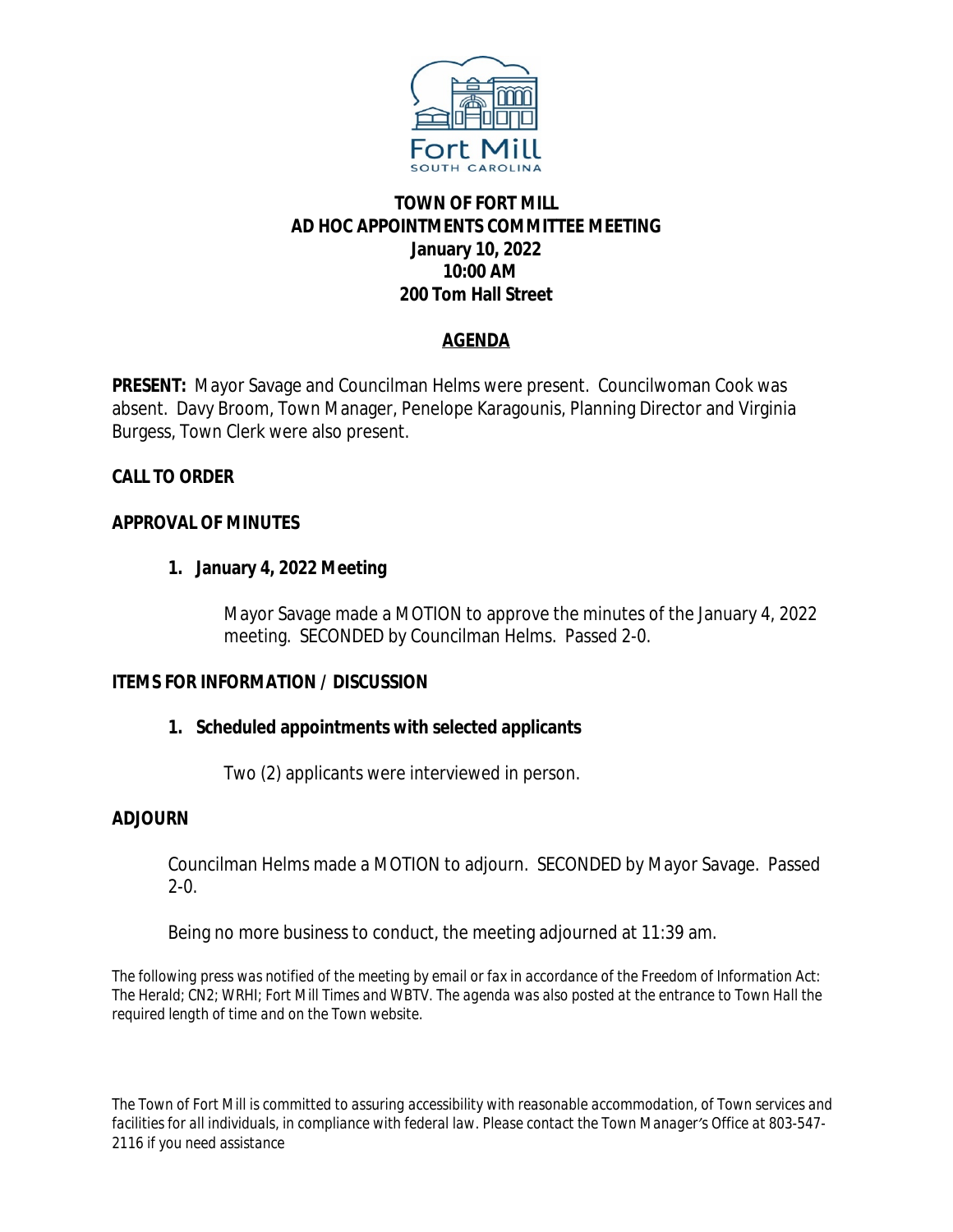#### **Recommendation of Candidate(s) for Appointment to the Planning Commission**

Planning Commission (2 Vacancies)

The Ad Hoc Appointments Committee is asked to review and recommend candidates to fill Seat 5 and Seat 6 due to the two Commissioners resigning because they have been elected to serve on the Town Council starting in 2022.

The vacancy (Seats 5) term will expire on April 12, 2022, and the vacancy (Seat 6) term will expire on April 24, 2023. Candidates selected to fill these seats will have an opportunity to be reappointed to a new three-year term once the initial expiration of the vacancy seats takes place.

| <b>Seat</b>    | <b>Member Name</b>   | <b>Address</b>            | <b>Ward</b>    | Appointed  | <b>Expiration</b> |
|----------------|----------------------|---------------------------|----------------|------------|-------------------|
|                | James Traynor        | 115 Mary Mack Lane        | $\overline{2}$ | 04/15/2021 | 04/15/2024        |
| $\mathcal{P}$  | Matthew<br>Lucarelli | 496 Walden Park Drive     | $\overline{2}$ | 04/15/2021 | 04/15/2024        |
| 3              | Andy Agrawal         | 534 Quaker Meadows<br>Ln. | 3              | 04/12/2019 | 04/12/2022        |
| 4              | Dan Stout            | 618 Bucks Quarry<br>Court |                | 6/22/2020  | 4/11/2022         |
| $\overline{5}$ | <b>Ben Hudgins</b>   | 115 Hallett Street        | $\overline{3}$ | 04/12/2019 | 04/12/2022        |
| 6              | <b>Chris Wolfe</b>   | 1150 Peachtree Lane       |                | 04/24/2020 | 04/24/2023        |
| $\overline{7}$ | Hynek Lettang        | 117 E. Oak Street         | 3              | 04/24/2020 | 04/24/2023        |

The current membership of the Planning Commission is as follows:

The town has received applications from the following individuals who have expressed an interest in serving on the Planning Commission:

| <b>Name</b>       | <b>Address</b>                       | <b>Resident</b> | <b>Ward</b> | <b>Incumbent</b> |
|-------------------|--------------------------------------|-----------------|-------------|------------------|
| Robert Katz       | 109 Leonidas Street                  | Yes             |             | <b>No</b>        |
| Nathanael Lindsay | 1129 Therns Ferry Drive              | Yes             |             | <b>No</b>        |
| Amy Boulris       | 1930 Sapphire Meadow<br><b>Drive</b> | Yes             |             | No               |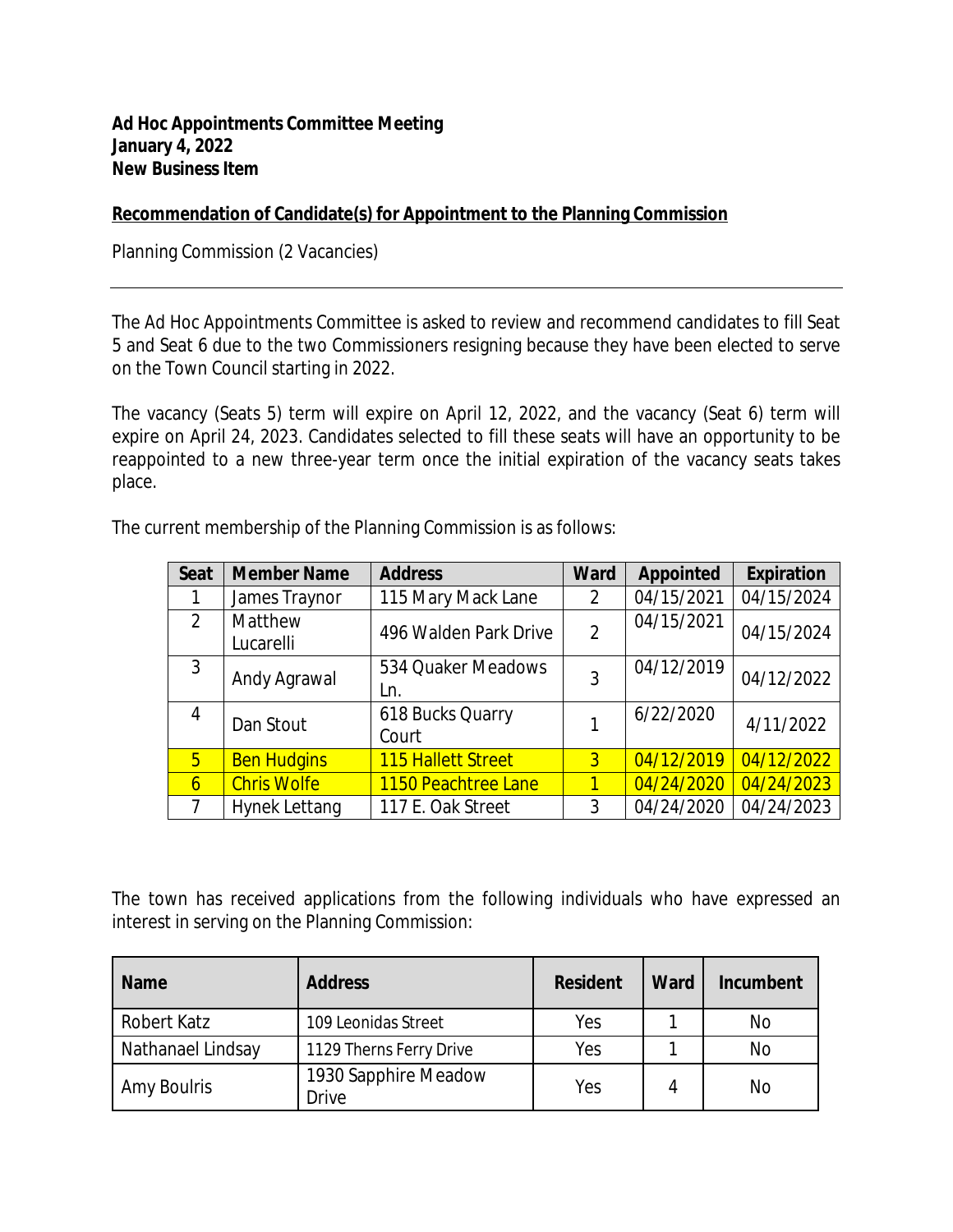| Sandra Phillips          | 1085 W. Hensley Road        | Yes       | 4              | No        |
|--------------------------|-----------------------------|-----------|----------------|-----------|
| Robert Vilardebo         | 106 Pebble Creek Crossing   | Yes       | $\overline{4}$ | No        |
| <b>Jason Therrell</b>    | 204 Coburn Court            | Yes       | $\overline{2}$ | No        |
| Stephanie Griffith       | 1627 Buckberry Court        | Yes       | $\overline{4}$ | No        |
| Frank Speziale           | 320 Chorus Road             | Yes       | $\overline{4}$ | <b>No</b> |
| Dipak Shah               | 1716 Tailed Hawk Way        | Yes       | $\overline{4}$ | <b>No</b> |
| Cassandra Ottaviano      | 2168 Tatton Hall Road       | Yes       | 3              | No        |
| Daniel Brammer           | 835 Savannah Place Drive    | Yes       | 3              | No        |
| Scott Couchenour         | 122 W. Oak Street           | Yes       | 3              | No        |
| <b>Boyd Rogers</b>       | 1340 Kings Bottom Drive     | Yes       | $\overline{4}$ | No        |
| Megan Pearl-Brooks       | 408 Sensibility Circle      | Yes       | 1              | No        |
| <b>William Davis</b>     | 211 Juniper Street          | Yes       | 3              | No        |
| Kevin Thomas             | 233 Pond View Lane          | Yes       | $\overline{4}$ | No        |
| Autumn Drayton           | 779 Gates Mill Dr. Apt. 111 | <b>No</b> |                | <b>No</b> |
| Christopher Lamb         | 1056 Chateau Crossing Drive | No        |                | No        |
| Keith Pytlinski          | 1479 Tomkins Knob Drive     | Yes       | 4              | No        |
| <b>Heather Rickelman</b> | 1544 Whistlers Chase Court  | Yes       | $\overline{4}$ | No        |
| Christopher Hogan        | 3213 Bannock Drive          | No        |                | No        |
| Eric Giavedoni           | 223 Copper Hawk Court       | Yes       | $\overline{4}$ | No        |
| Mark Kerr                | 102 W. Gregg Street         | Yes       | 3              | No        |
| Andy Mehlhouse           | 1207 Bontrager Trail        | Yes       | $\overline{4}$ | <b>No</b> |
| George Tolson            | 1376 Broadcloth Street #208 | Yes       | $\overline{2}$ | No        |
| Joshua Adams             | 616 Banks Street            | Yes       | $\overline{2}$ | <b>No</b> |
| <b>Rick Dell</b>         | 2147 Tatton Hall Road       | Yes       | 3              | No        |
| Sarah Matthews           | 811 Winter Wren Way         | Yes       | $\overline{4}$ | No        |
| Dawn Williams-           |                             |           |                |           |
| Zabicki                  | 716 Loretto Lane            | Yes       | 3              | No        |
| Michele Klein            | 1662 Fairntosh Drive        | Yes       | 3              | No        |
|                          |                             |           |                |           |
| Sarah Curtis             | 3570 Tybee Drive            | Yes       | $\overline{4}$ | <b>No</b> |
| Dipak Shah               | 1716 Tailed Hawk Way        | Yes       | 4              | No        |
| Brian Woodward           | 2612 Saint Helena Court     | Yes       | 1              | No        |
| Daniel Cope              | 1176 King's Bottom Drive    | Yes       | $\overline{4}$ | No        |
| Chip Smith               | 118 Country Club Drive      | Yes       | $\overline{2}$ | No        |